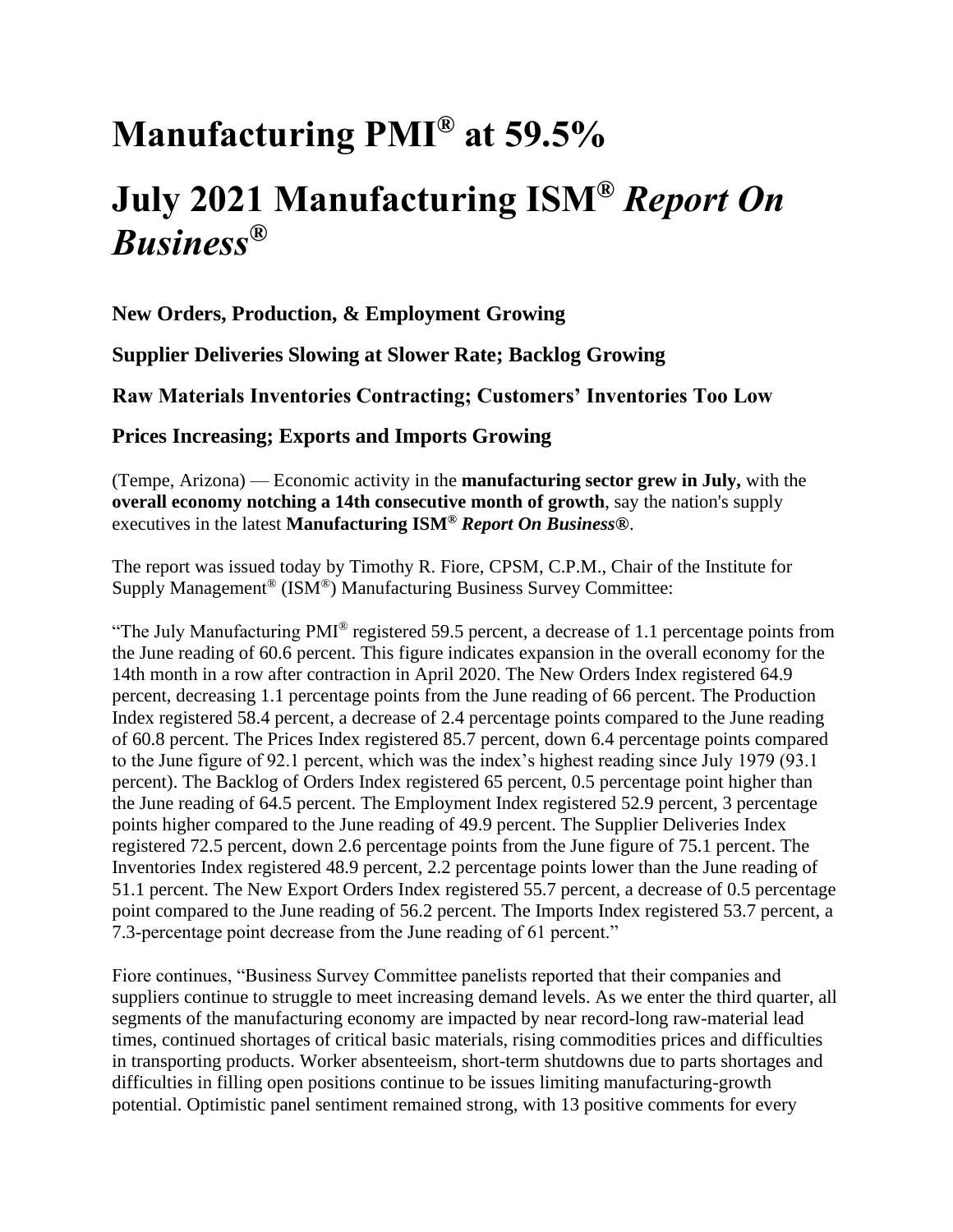cautious comment. **Demand** expanded, with the (1) New Orders Index growing, supported by continued expansion of the New Export Orders Index, (2) Customers' Inventories Index remaining at very low levels and (3) Backlog of Orders Index staying at a very high level. **Consumption** (measured by the Production and Employment indexes) improved in the period, posting a combined 0.6-percentage point increase to the Manufacturing PMI® calculation. The Employment Index returned to expansion after one month of contraction; panelists continued to note significant difficulties in attracting and retaining labor at their companies' and suppliers' facilities, although there were signs of improvement. **Inputs** — expressed as supplier deliveries, inventories, and imports — continued to support input-driven constraints to production expansion, at slower rates compared to June as the Supplier Deliveries Index softened while the Inventories Index contracted, likely due to long lead times. The Prices Index expanded for the 14th consecutive month, indicating continued supplier pricing power and scarcity of supply chain goods.

"All of the six biggest manufacturing industries — Computer  $\&$  Electronic Products; Fabricated Metal Products; Chemical Products; Food, Beverage & Tobacco Products; Transportation Equipment; and Petroleum & Coal Products, in that order — registered moderate to strong growth in July.

"Manufacturing performed well for the 14th straight month, with demand, consumption and inputs registering growth compared to June. Panelists' companies and their supply chains continue to struggle to respond to strong demand due to difficulties in hiring and retaining direct labor. Comments indicate slight improvements in labor and supplier deliveries offset by continued problems in the transportation sector. High backlog levels, too low customers' inventories and near record raw-materials lead times continue to be reported. Labor challenges across the entire value chain and transportation inefficiencies are the major obstacles to increasing growth," says Fiore.

Seventeen of 18 manufacturing industries reported growth in July, in the following order: Furniture & Related Products; Printing & Related Support Activities; Apparel, Leather & Allied Products; Miscellaneous Manufacturing; Computer & Electronic Products; Nonmetallic Mineral Products; Machinery; Fabricated Metal Products; Paper Products; Chemical Products; Food, Beverage & Tobacco Products; Primary Metals; Plastics & Rubber Products; Transportation Equipment; Electrical Equipment, Appliances & Components; Wood Products; and Petroleum & Coal Products. The only industry reporting a decrease in July compared to June was Textile Mills.

# **WHAT RESPONDENTS ARE SAYING**

• "Business levels continue to exhibit strong demand, with no signs of backing down. Purchases continue to have long lead times due to shortages of raw materials and labor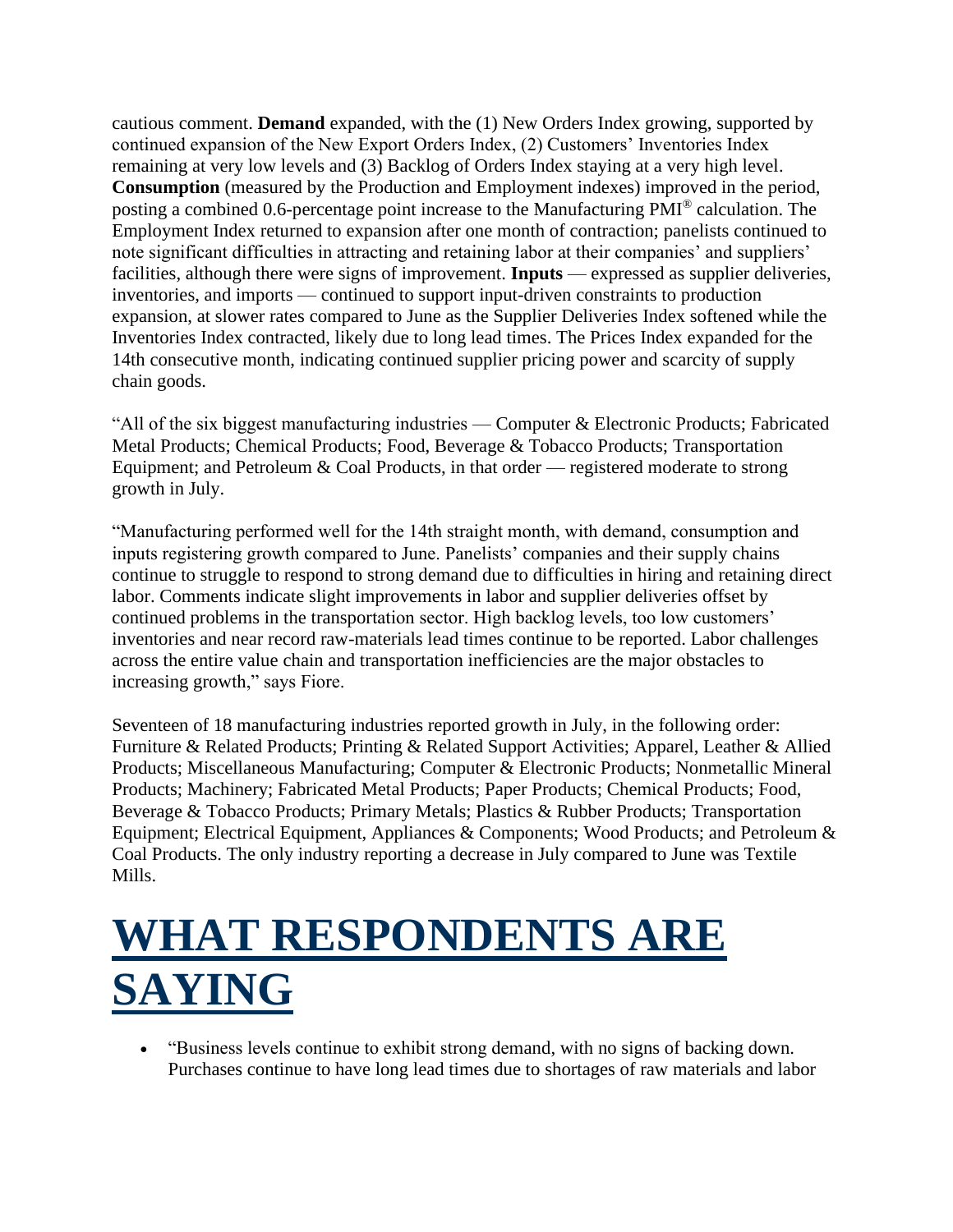force, as well as logistics challenges. Increased costs are being passed to customers." [Computer & Electronic Products]

- "Supply chains are slowly, very slowly filling up. Like a water hose, starting upstream and slowly flowing downstream. Rumor is a full return to 'normal' may be nearer to year's end, but the situation is progressing. Transportation (equipment and drivers) is the current pinch point, more so than material shortages." [Chemical Products]
- "Strong sales continue, and inventories are low as the chip shortage is keeping production numbers down — we have idled several of our assembly plants to reduce the strain on the chip supply base." [Transportation Equipment]
- "Still dealing with price increases from force majeure issues as well as overseas shipping premiums and higher costs of items like fuel. Customer demand still high; pushing plant to max production rates." [Food, Beverage & Tobacco Products]
- "Strong operations, (with) new programs, orders and launches. Continue to have hiring difficulties and are unable to fill production and salaried jobs (due to) a lack of candidates. Raw materials are still in short supply, with longer lead times." [Fabricated Metal Products]
- "Incoming bookings continue to be strong, and economy continues to return. Still struggling with inflation and availability (of materials, labor and freight)." [Furniture & Related Products]
- "Sales are above last year by a good percentage, but meeting demand is just not possible due to force majeure situations, logistics, and labor shortages. We don't anticipate this ending until well into 2022." [Nonmetallic Mineral Products]
- "Supply chain continues to be extremely challenging in a variety of categories. Having to place orders months ahead of time just to get a place in line." [Machinery]
- "Very busy with new orders. Material costs continue to rise, and supplies are sometimes delayed. Labor issues are still affecting us the most with finding proper labor. Labor costs are increasing as we are competing locally for top talent." [Miscellaneous Manufacturing]
- "Business levels continue to be very strong, but we also continue to struggle finding employees. We can only fill 75 percent of our order requirements due to the labor shortage." [Primary Metals]

| <b>Manufacturing at a Glance</b> |
|----------------------------------|
| <b>July 2021</b>                 |

| <b>Index</b>                            | <b>Series</b><br><b>Index</b><br>Jul | <b>Series</b><br><b>Index</b><br>Jun | <b>Percentage</b><br><b>Point Change</b> | <b>Direction</b> | Rate of<br><b>Change</b> | Trend*<br>(Months) |
|-----------------------------------------|--------------------------------------|--------------------------------------|------------------------------------------|------------------|--------------------------|--------------------|
| <b>Manufacturing</b><br>$PMI^{\otimes}$ | 59.5                                 | 60.6                                 | $-1.1$                                   | Growing          | Slower                   | 14                 |
| <b>New Orders</b>                       | 64.9                                 | 66.0                                 | $-1.1$                                   | Growing          | Slower                   | 14                 |
| <b>Production</b>                       | 58.4                                 | 60.8                                 | $-2.4$                                   | Growing          | Slower                   | 14                 |
| <b>Employment</b>                       | 52.9                                 | 49.9                                 | $+3.0$                                   | Growing          | From<br>Contracting      |                    |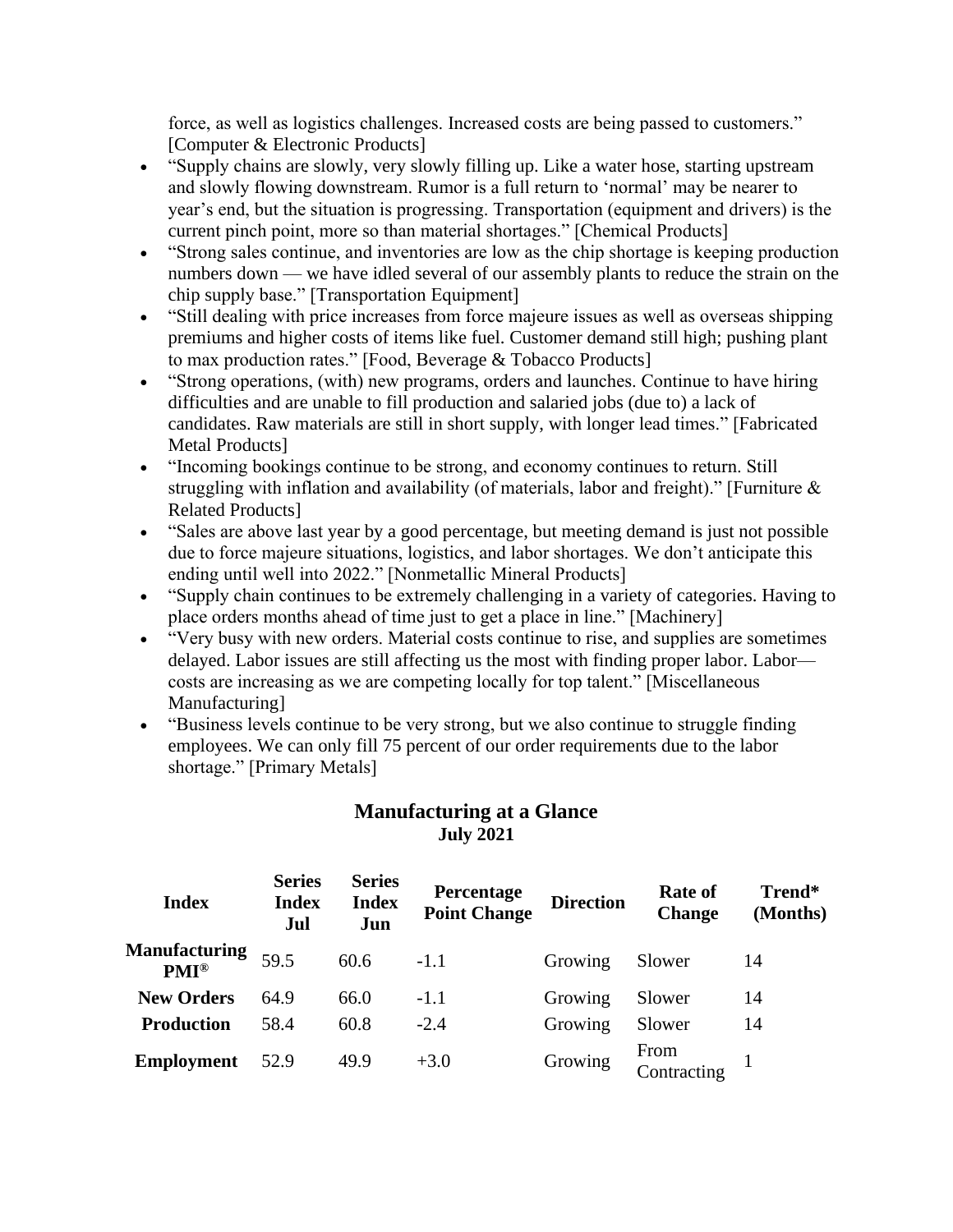| <b>Index</b>                         | <b>Series</b><br><b>Index</b><br>Jul | <b>Series</b><br><b>Index</b><br>Jun | Percentage<br><b>Point Change</b> | <b>Direction</b> | <b>Rate of</b><br><b>Change</b> | Trend*<br>(Months) |
|--------------------------------------|--------------------------------------|--------------------------------------|-----------------------------------|------------------|---------------------------------|--------------------|
| <b>Supplier</b><br><b>Deliveries</b> | 72.5                                 | 75.1                                 | $-2.6$                            | Slowing          | Slower                          | 65                 |
| <b>Inventories</b>                   | 48.9                                 | 51.1                                 | $-2.2$                            | Contracting      | From<br>Growing                 | $\mathbf{1}$       |
| Customers'<br><b>Inventories</b>     | 25.0                                 | 30.8                                 | $-5.8$                            | Too Low          | Faster                          | 58                 |
| <b>Prices</b>                        | 85.7                                 | 92.1                                 | $-6.4$                            | Increasing       | Slower                          | 14                 |
| <b>Backlog of</b><br><b>Orders</b>   | 65.0                                 | 64.5                                 | $+0.5$                            | Growing          | Faster                          | 13                 |
| <b>New Export</b><br><b>Orders</b>   | 55.7                                 | 56.2                                 | $-0.5$                            | Growing          | Slower                          | 13                 |
| <b>Imports</b>                       | 53.7                                 | 61.0                                 | $-7.3$                            | Growing          | Slower                          | 13                 |
|                                      | <b>OVERALL ECONOMY</b>               |                                      |                                   | Growing          | Slower                          | 14                 |
|                                      | <b>Manufacturing Sector</b>          |                                      |                                   | Growing          | Slower                          | 14                 |
|                                      |                                      |                                      |                                   |                  |                                 |                    |

**Manufacturing ISM®** *Report On Business®* **data is seasonally adjusted for the New Orders, Production, Employment and Inventories indexes.**

**\*Number of months moving in current direction.**

# **COMMODITIES REPORTED UP/DOWN IN PRICE AND IN SHORT SUPPLY**

**Commodities Up in Price**

Adhesives; Aluminum (14); Aluminum Products (4); Ammonia; Cable & Harnesses; Capacitors; Caustic Soda (2); Coatings (4); Copper (14); Corrugate (10); Corrugated Packaging (9); Crude Oil (2); Diesel Fuel (7); Electrical Components (8); Electrical Motors; Electronic Components (8); Ethylene; Freight (9); High-Density Polyethylene (HDPE) (7); Hydraulic Components; Labor — Temporary (3); Lumber\* (13); Medium-Density Fiberboard (MDF); Natural Gas; Ocean Freight (8); Packaging Film; Packaging Supplies (8); Pallets; Paper Products; Phosphates; Plastic Resins (11); Polyethylene (6); Polyols; Polypropylene (13); Polyvinyl Chloride (PVC) Products (2); Printed Circuit Board Assemblies (PCBAs); Propylene; Resin-Based Products (6);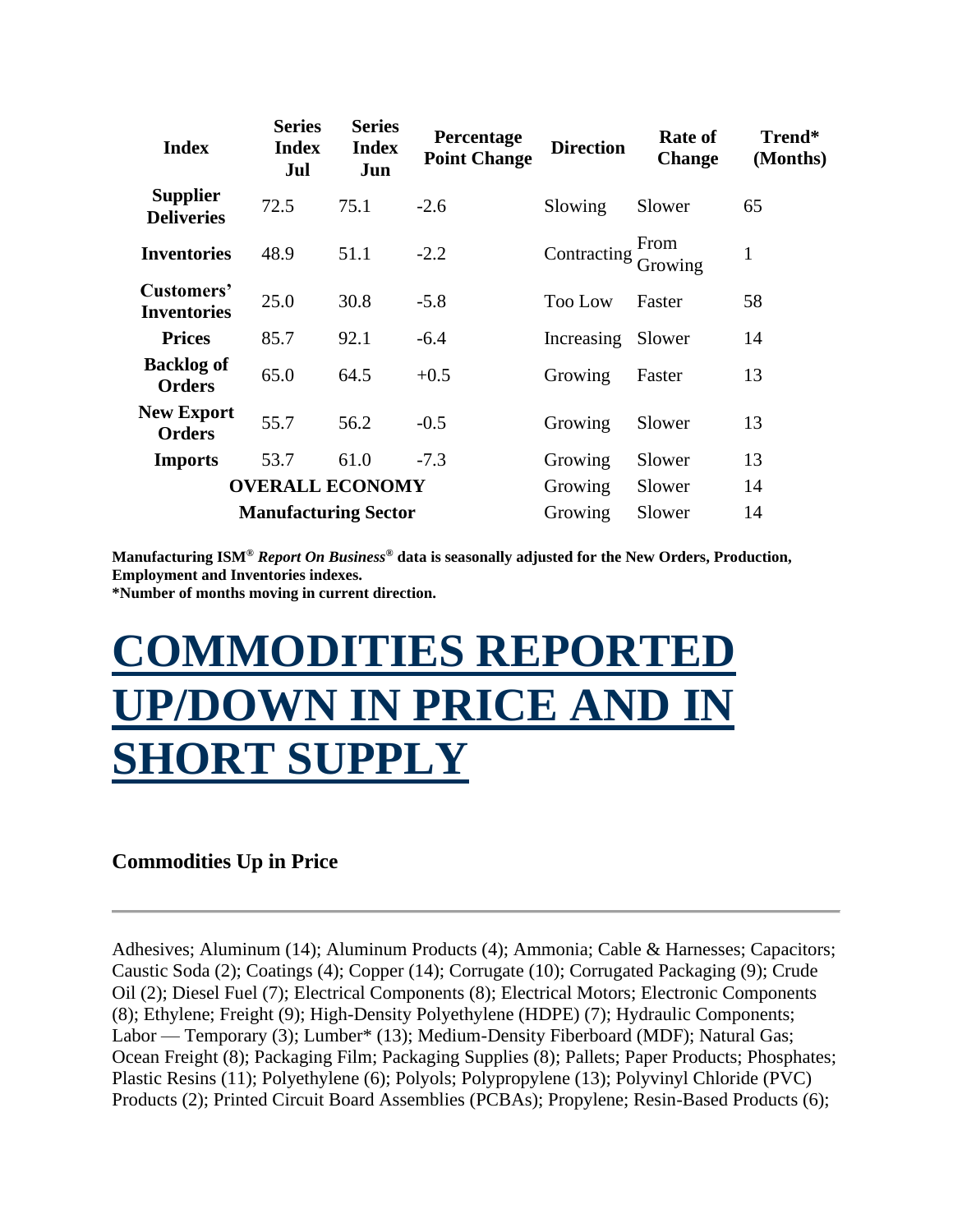Resins; Resistors; Semiconductors (6); Shipping Containers; Solvents; Steel (12); Steel — Carbon (8); Steel — Hot Rolled (11); Steel — Scrap (3); Steel — Stainless (9); Steel Products (11); Steel Wire; Sulfuric Acid; Totes; Wood (2); and Wood Products (2).

### **Commodities Down in Price**

Copper; and Lumber\*.

### **Commodities in Short Supply**

Adhesives & Paint; Aluminum (4); Aluminum Products (3); Capacitors; Chlorine; Corrugate (2); Corrugated Packaging; Electrical Components (10); Electronic Components (8); Freight; Hardware; Hydraulic Components; Labor — Temporary (3); Lumber; Nylon Polymer; Ocean Freight (4); Packaging Supplies (2); Paper (2); Phosphates; Plastic Products (6); Plastic Resins — Other (5); Polyols; Polyvinyl Chloride (PVC) Resin (3); Personal Protective Equipment (PPE) — Gloves; Resistors; Semiconductors (8); Steel (8); Steel — Carbon; Steel — Cold Rolled (3); Steel — Hot Rolled (9); Steel — Stainless (5); Steel Drums; Steel Products (6); Steel Wire; Totes; and Wood — Pallets (4).

Note: The number of consecutive months the commodity is listed is indicated after each item.

\*Indicates both up and down in price.

# **JULY 2021 MANUFACTURING INDEX SUMMARIES**

### **Manufacturing PMI®**

Manufacturing grew in July, as the Manufacturing PMI<sup>®</sup> registered 59.5 percent, 1.1 percentage points lower than the June reading of 60.6 percent. "The Manufacturing PMI® continued to indicate strong sector expansion and U.S. economic growth in July. Four out of five subindexes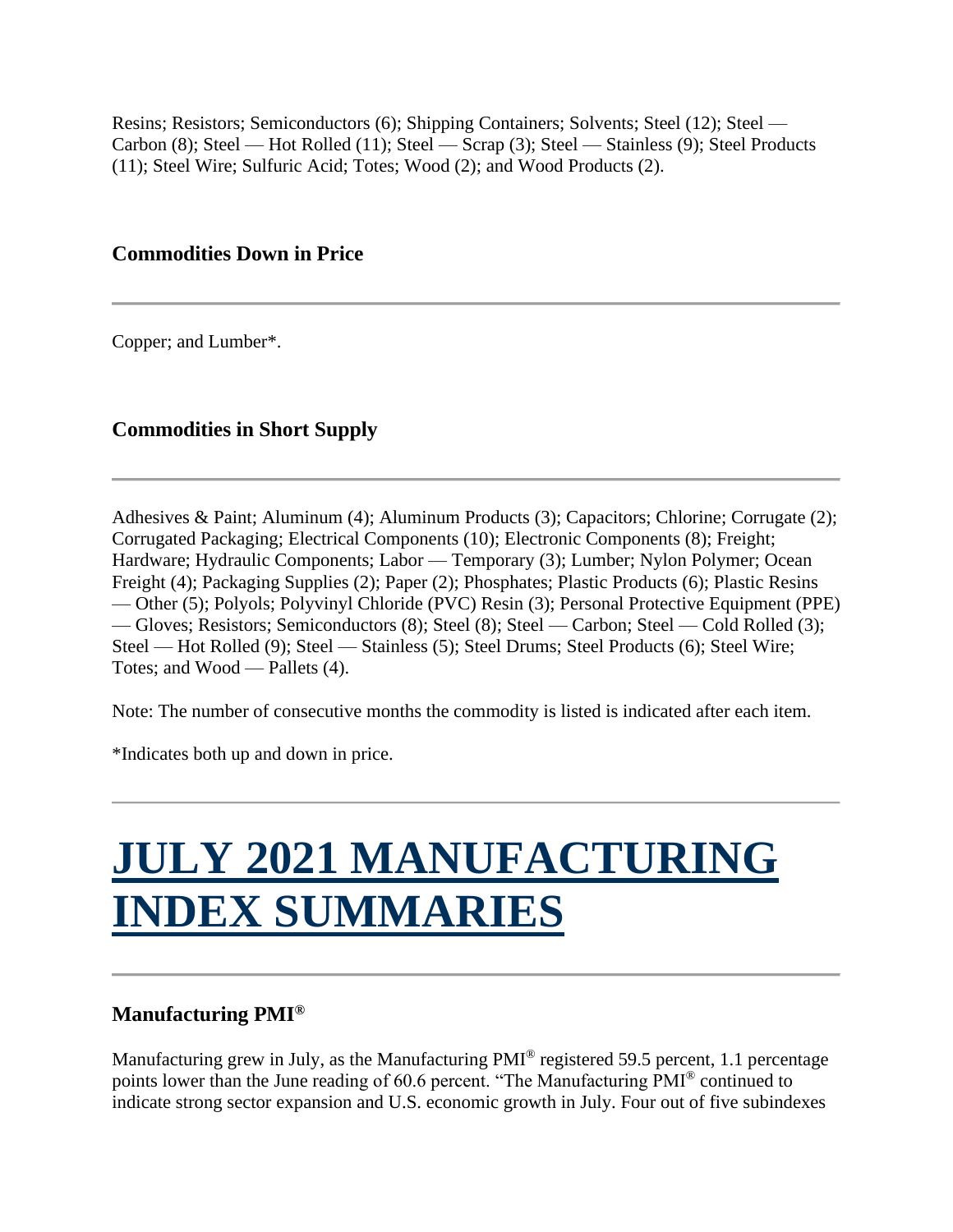that directly factor into the Manufacturing PMI® were in growth territory. All of the six biggest manufacturing industries expanded, in the following order: Computer & Electronic Products; Fabricated Metal Products; Chemical Products; Food, Beverage & Tobacco Products; Transportation Equipment; and Petroleum & Coal Products. The New Orders and Production indexes continued to expand at strong levels. The Supplier Deliveries Index continued to reflect suppliers' difficulties in maintaining delivery rates, due to a lack of direct labor, transportation challenges and sustained levels of increasing demand. Nine out of 10 subindexes were positive for the period; a reading of 'too low' for Customers' Inventories Index is considered a positive for future production," says Fiore. A reading above 50 percent indicates that the manufacturing economy is generally expanding; below 50 percent indicates that it is generally contracting.

A Manufacturing PMI® above 43.1 percent, over a period of time, generally indicates an expansion of the overall economy. Therefore, the July Manufacturing PMI® indicates the overall economy grew in July for the 14th consecutive month following contraction in April 2020. "The past relationship between the Manufacturing PMI® and the overall economy indicates that the Manufacturing  $PMI^{\circledR}$  for July (59.5 percent) corresponds to a 4.7-percent increase in real gross domestic product (GDP) on an annualized basis," says Fiore.

| Month                | <b>Manufacturing PMI<sup>®</sup></b>    |
|----------------------|-----------------------------------------|
| <b>Jul 2021</b> 59.5 |                                         |
| <b>Jun 2021 60.6</b> |                                         |
| <b>May 2021</b> 61.2 |                                         |
| Apr 2021 60.7        |                                         |
| <b>Mar 2021 64.7</b> |                                         |
| Feb 2021 60.8        |                                         |
| Month                | <b>Manufacturing</b><br>$PMI^{\otimes}$ |
| <b>Jan 2021 58.7</b> |                                         |
| Dec 2020 60.5        |                                         |
| Nov 2020 57.7        |                                         |
|                      |                                         |
| Oct 2020 58.8        |                                         |
| Sep 2020 55.7        |                                         |
| Aug 2020 55.6        |                                         |

### **THE LAST 12 MONTHS**

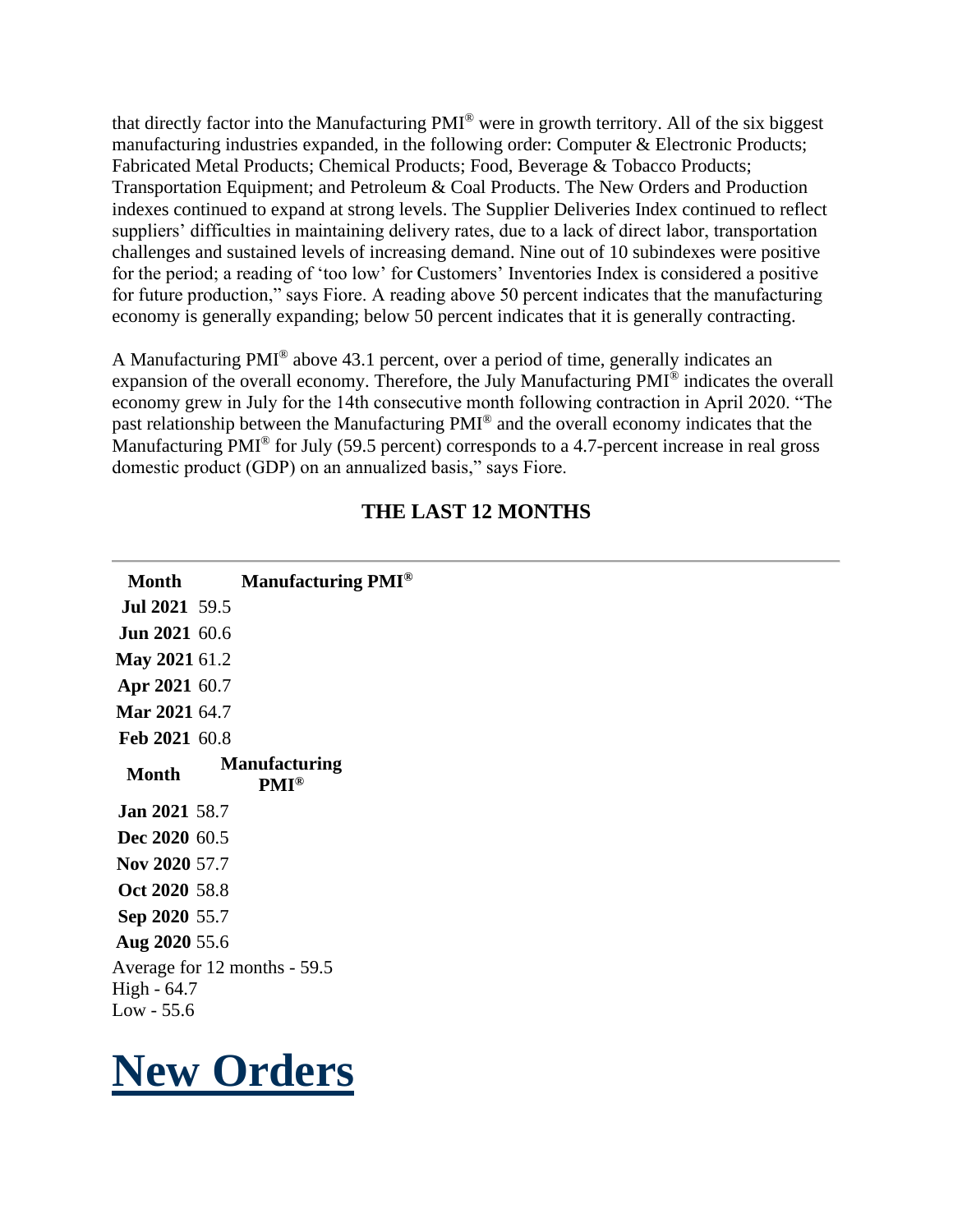ISM®'s New Orders Index registered 64.9 percent in July, down 1.1 percentage points compared to the 66 percent reported in June. This indicates that new orders grew for the 14th consecutive month. "All of the six largest manufacturing sectors — Computer & Electronic Products; Chemical Products; Food, Beverage & Tobacco Products; Transportation Equipment; Fabricated Metal Products; and Petroleum & Coal Products, in that order — expanded at strong levels. This is the 13th consecutive month of index readings of above 60, nearly matching a 14-month streak during the last manufacturing expansion, which began in 2016," says Fiore. A New Orders Index above 52.8 percent, over time, is generally consistent with an increase in the Census Bureau's series on manufacturing orders (in constant 2000 dollars).

Of the 18 manufacturing industries, the 15 that reported growth in new orders in July  $-$  in the following order — are: Furniture & Related Products; Computer & Electronic Products; Printing & Related Support Activities; Machinery; Miscellaneous Manufacturing; Paper Products; Electrical Equipment, Appliances & Components; Chemical Products; Food, Beverage & Tobacco Products; Transportation Equipment; Fabricated Metal Products; Petroleum & Coal Products; Nonmetallic Mineral Products; Plastics & Rubber Products; and Primary Metals. The only industry reporting a decline in new orders in July is Textile Mills.

### **New Orders % Higher % Same % Lower Net Index**

| <b>Jul 2021</b> 34.7   | 62.0 | 3.3  | $+31.464.9$ |
|------------------------|------|------|-------------|
| <b>Jun 2021</b> $42.1$ | 49.7 | 8.2  | $+33.966.0$ |
| May 2021 46.9          | 43.1 | 10.0 | $+36.967.0$ |
| Apr 2021 48.7          | 43.4 | 7.9  | $+40.864.3$ |

# **Production**

The Production Index registered 58.4 percent in July, 2.4 percentage points lower than the June reading of 60.8 percent, indicating growth for the 14th consecutive month. "All of the top six industries — Chemical Products; Petroleum & Coal Products; Computer & Electronic Products; Transportation Equipment; Food, Beverage & Tobacco Products; and Fabricated Metal Products, in that order — expanded at strong levels. Lack of direct labor and raw materials continued to be constraints to production growth, but less so compared to June," says Fiore. An index above 52.1 percent, over time, is generally consistent with an increase in the Federal Reserve Board's Industrial Production figures.

The 16 industries reporting growth in production during the month of July — listed in order are: Printing & Related Support Activities; Chemical Products; Wood Products; Furniture & Related Products; Primary Metals; Miscellaneous Manufacturing; Petroleum & Coal Products; Computer & Electronic Products; Nonmetallic Mineral Products; Transportation Equipment; Paper Products; Electrical Equipment, Appliances & Components; Food, Beverage & Tobacco Products; Fabricated Metal Products; Machinery; and Plastics & Rubber Products. The only industry reporting decreased production in July is Textile Mills.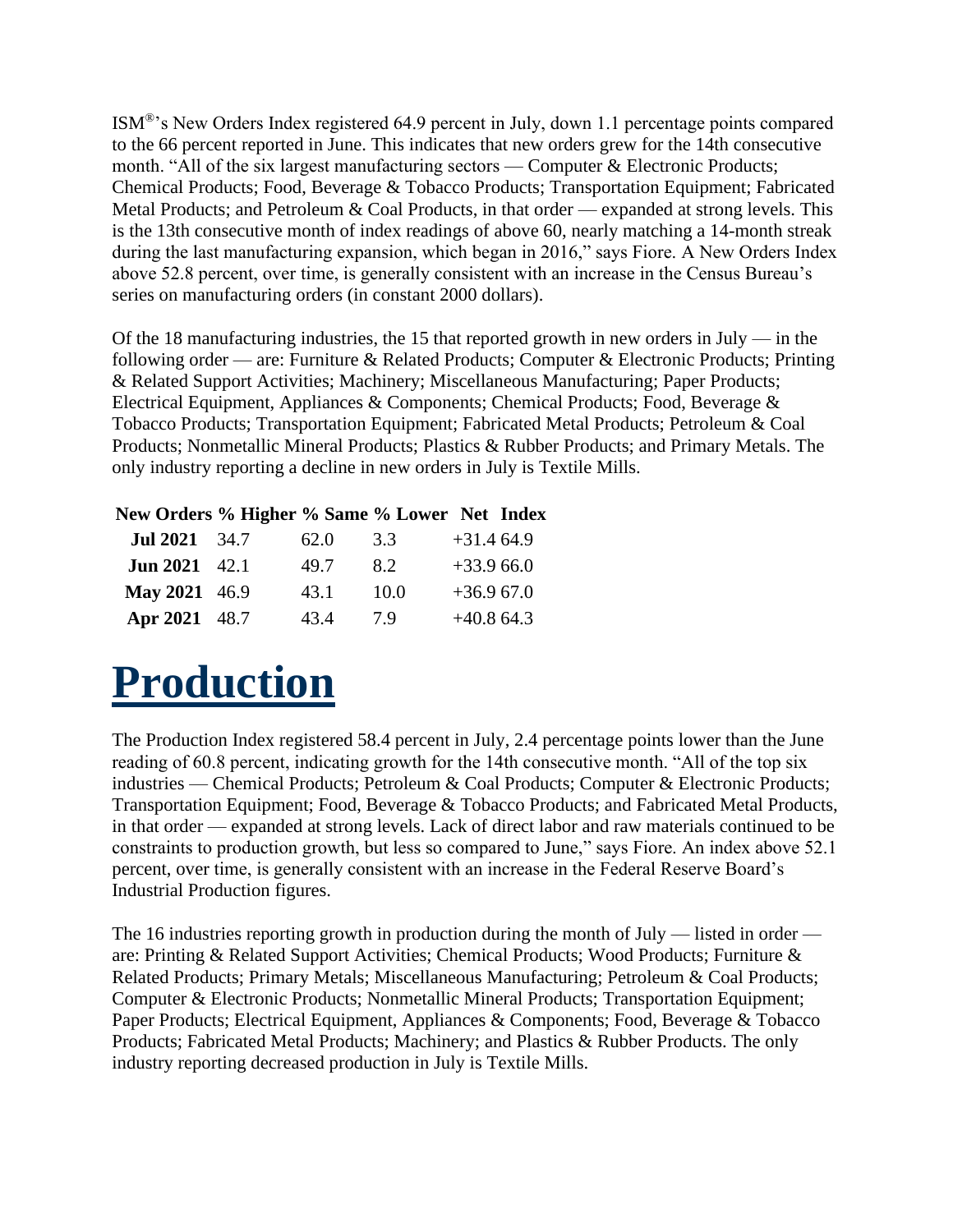| Production % Higher % Same % Lower Net Index |      |      |             |  |
|----------------------------------------------|------|------|-------------|--|
| <b>Jul 2021</b> 31.1                         | 59.9 | 9.1  | $+22.058.4$ |  |
| <b>Jun 2021</b> 39.1                         | 49.3 | 11.6 | $+27.560.8$ |  |
| May 2021 39.2                                | 43.6 | 17.2 | $+22.058.5$ |  |
| Apr 2021 44.3                                | 44.3 | 11.4 | $+32.962.5$ |  |

# **Employment**

ISM®'s Employment Index registered 52.9 percent in July, 3 percentage points higher than the June reading of 49.9 percent. "The Employment Index returned to expansionary territory after dipping below 50 percent. Of the six big manufacturing sectors, four (Computer & Electronic Products; Fabricated Metal Products; Transportation Equipment; and Food, Beverage & Tobacco Products) expanded. Strong new-order levels, low customers' inventories and expanding backlogs continue to support employment strength; however, survey panelists' companies are still struggling to meet labor-management plans but less so compared to prior months. An overwhelming majority of panelists indicate their companies are hiring or attempting to hire, with about 30 percent of comments — a slight decrease from previous months — expressing difficulty in filling positions. A significant number of panelists note increasing employeeturnover rates," says Fiore. An Employment Index above 50.6 percent, over time, is generally consistent with an increase in the Bureau of Labor Statistics (BLS) data on manufacturing employment.

Of the 18 manufacturing industries, the 11 industries reporting employment growth in July  $-$  in the following order — are: Furniture & Related Products; Printing & Related Support Activities; Miscellaneous Manufacturing; Machinery; Nonmetallic Mineral Products; Computer & Electronic Products; Electrical Equipment, Appliances & Components; Fabricated Metal Products; Primary Metals; Transportation Equipment; and Food, Beverage & Tobacco Products. The four industries reporting a decrease in employment in July are: Textile Mills; Wood Products; Plastics & Rubber Products; and Chemical Products.

| <b>Employment % Higher % Same % Lower Net Index</b> |      |      |             |  |
|-----------------------------------------------------|------|------|-------------|--|
| <b>Jul 2021</b> 26.1                                | 57.8 | 16.0 | $+10.152.9$ |  |
| <b>Jun 2021</b> 26.6                                | 54.1 | 19.3 | $+7.3$ 49.9 |  |
| May 2021 20.8                                       | 61.1 | 18.0 | $+2.8$ 50.9 |  |
| Apr 2021 21.2                                       | 67.9 | 10.9 | $+10.355.1$ |  |

# **Supplier Deliveries\***

The delivery performance of suppliers to manufacturing organizations was slower in July, as the Supplier Deliveries Index registered 72.5 percent, 2.6 percentage points lower than the 75.1 percent reported in June and the second straight month of slowing expansion. All six (Fabricated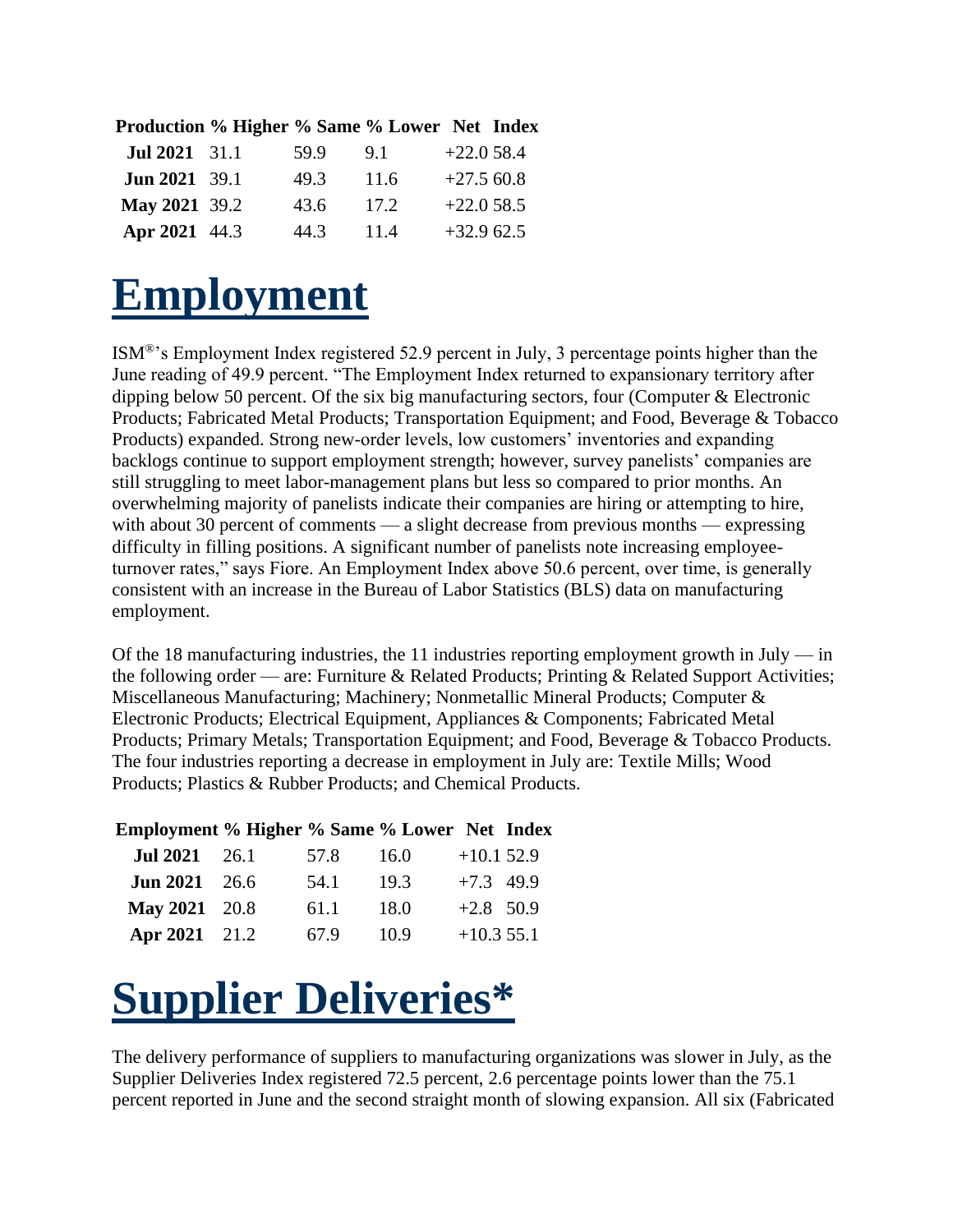Metal Products; Computer & Electronic Products; Food, Beverage & Tobacco Products; Transportation Equipment; Chemical Products; and Petroleum & Coal Products) of the top manufacturing industries reported slowing deliveries. "Deliveries slowed at a slower rate compared to the previous month, but the index continues to reflect difficulties suppliers are experiencing in meeting customer demand, including (1) ongoing hiring challenges, (2) product shortages, extended raw-materials lead times and stubbornly high prices, and (3) inconsistent transportation availability," says Fiore. A reading below 50 percent indicates faster deliveries, while a reading above 50 percent indicates slower deliveries.

All 18 industries reported slower supplier deliveries in July, in the following order: Apparel, Leather & Allied Products; Furniture & Related Products; Paper Products; Plastics & Rubber Products; Nonmetallic Mineral Products; Fabricated Metal Products; Computer & Electronic Products; Machinery; Miscellaneous Manufacturing; Printing & Related Support Activities; Food, Beverage & Tobacco Products; Transportation Equipment; Chemical Products; Textile Mills; Wood Products; Electrical Equipment, Appliances & Components; Primary Metals; and Petroleum & Coal Products.

### **Supplier Deliveries % Slower % Same % Faster Net Index**

| <b>Jul 2021</b> | 48.1 | 48.8 | 3.1 | $+45.0$ 72.5 |
|-----------------|------|------|-----|--------------|
| <b>Jun 2021</b> | 53.5 | 43.2 | 33  | $+50.2$ 75.1 |
| <b>May 2021</b> | 58.9 | 39.7 | 1.4 | $+57.578.8$  |
| Apr 2021        | 53.9 | 42.2 | 3.9 | $+50.075.0$  |

## **Inventories**

The Inventories Index registered 48.9 percent in July, 2.2 percentage points lower than the 51.1 percent reported for June, reversing two months of expansion. "Inventories remain unstable due to ongoing supplier constraints, as demonstrated by the index returning to contraction. In July, supplier delivery rates were not able to keep up with production levels, causing a draw down in inventory levels. Panelists' companies are continuing to call for more materials from their suppliers than they are able to deliver," says Fiore. An Inventories Index greater than 44.5 percent, over time, is generally consistent with expansion in the Bureau of Economic Analysis (BEA) figures on overall manufacturing inventories (in chained 2000 dollars).

The 10 industries reporting higher inventories in July — in the following order — are: Apparel, Leather & Allied Products; Textile Mills; Furniture & Related Products; Printing & Related Support Activities; Nonmetallic Mineral Products; Fabricated Metal Products; Miscellaneous Manufacturing; Plastics & Rubber Products; Computer & Electronic Products; and Chemical Products. The four industries reporting a decrease in inventories in July are: Petroleum & Coal Products; Electrical Equipment, Appliances & Components; Transportation Equipment; and Machinery.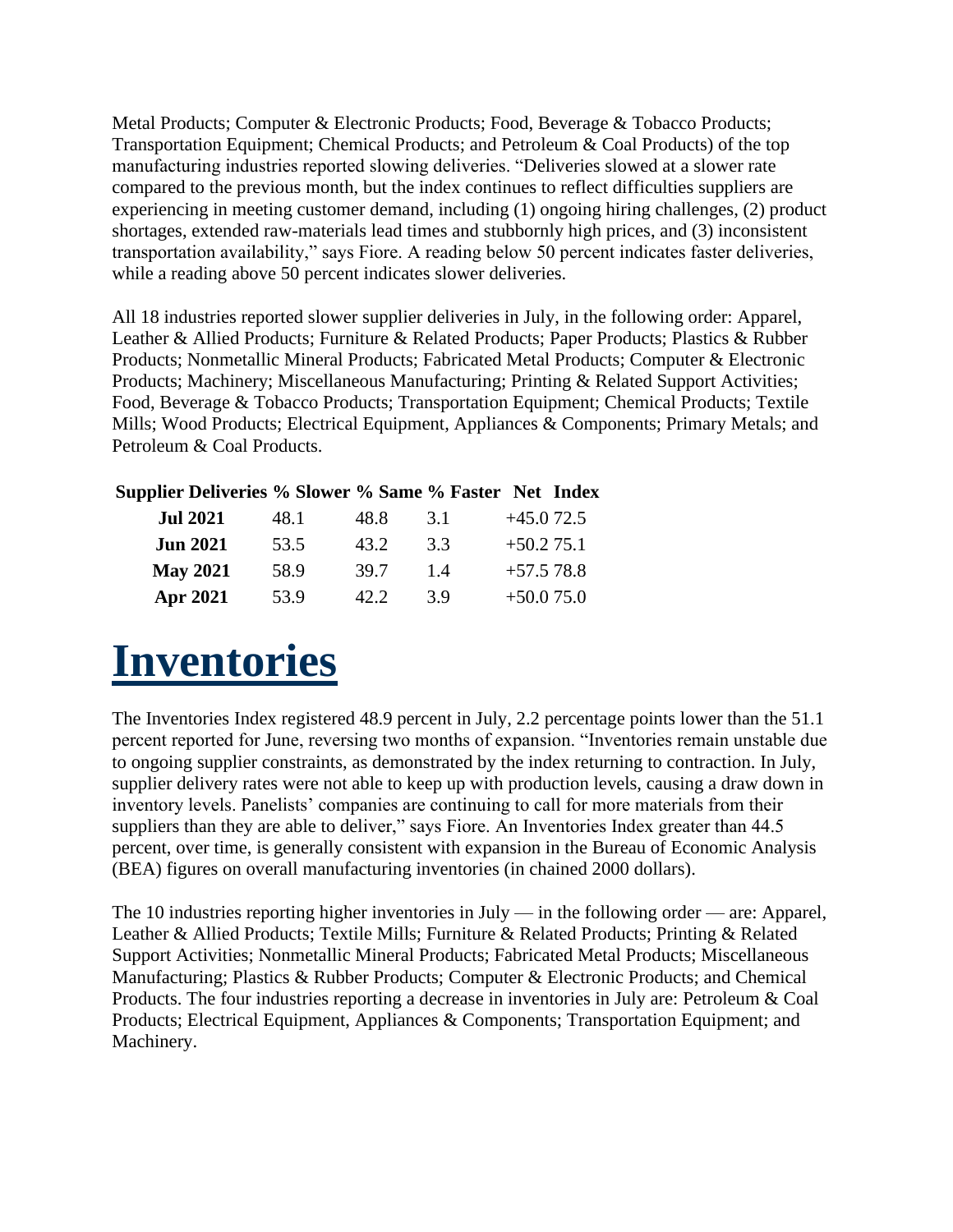| Inventories % Higher % Same % Lower Net Index |      |      |             |  |
|-----------------------------------------------|------|------|-------------|--|
| <b>Jul 2021</b> 21.6                          | 53.7 | 24.7 | $-3.1$ 48.9 |  |
| <b>Jun 2021</b> 20.7                          | 59.9 | 19.4 | $+1.351.1$  |  |
| May 2021 23.8                                 | 54.1 | 22.2 | $+1.650.8$  |  |
| Apr 2021 18.2                                 | 58.3 | 23.5 | $-5.3$ 46.5 |  |

# **Customers' Inventories\***

ISM®'s Customers' Inventories Index registered 25 percent in July, 5.8 percentage points lower than the 30.8 percent reported for June, indicating that customers' inventory levels were considered too low. The July reading is the lowest since the index was established in January 1997. "Customers' inventories are too low for the 58th consecutive month, a positive for future production growth. For 12 straight months, the Customers' Inventories Index has been at historically low levels," says Fiore.

The only industry reporting higher customers' inventories in July is Apparel, Leather & Allied Products. The 15 industries reporting customers' inventories as too low during July — listed in order — are: Petroleum & Coal Products; Primary Metals; Paper Products; Wood Products; Transportation Equipment; Fabricated Metal Products; Textile Mills; Computer & Electronic Products; Machinery; Miscellaneous Manufacturing; Plastics & Rubber Products; Electrical Equipment, Appliances & Components; Chemical Products; Furniture & Related Products; and Food, Beverage & Tobacco Products.

|                 |    |     | Customers' Inventories % Reporting % Too High % About Right % Too Low Net Index |      |             |  |
|-----------------|----|-----|---------------------------------------------------------------------------------|------|-------------|--|
| <b>Jul 2021</b> | 74 | 6.3 | 37.4                                                                            | 56.3 | $-50.025.0$ |  |
| <b>Jun 2021</b> | 79 | 6.5 | 48.7                                                                            | 44.8 | $-38.330.8$ |  |
| <b>May 2021</b> | 79 | 4.6 | 46.8                                                                            | 48.6 | $-44.028.0$ |  |
| Apr 2021        | 80 | 3.7 | 49.4                                                                            | 46.9 | $-43.228.4$ |  |

# **Prices\***

The ISM<sup>®</sup> Prices Index registered 85.7 percent, a decrease of 6.4 percentage points compared to the June reading of 92.1 percent, indicating raw-materials prices increased for the 14th consecutive month but at slower levels. This is the index's seventh straight month above 80 percent. "Aluminum, basic chemicals, packaging supplies, electrical and electronic components, energy, some plastics and plastic products, freight and steels continue to remain at elevated prices due to some product scarcity, but supply and demand dynamics appear to be moving closer to equilibrium for the first time in many months," says Fiore. A Prices Index above 52.7 percent, over time, is generally consistent with an increase in the Bureau of Labor Statistics (BLS) Producer Price Index for Intermediate Materials.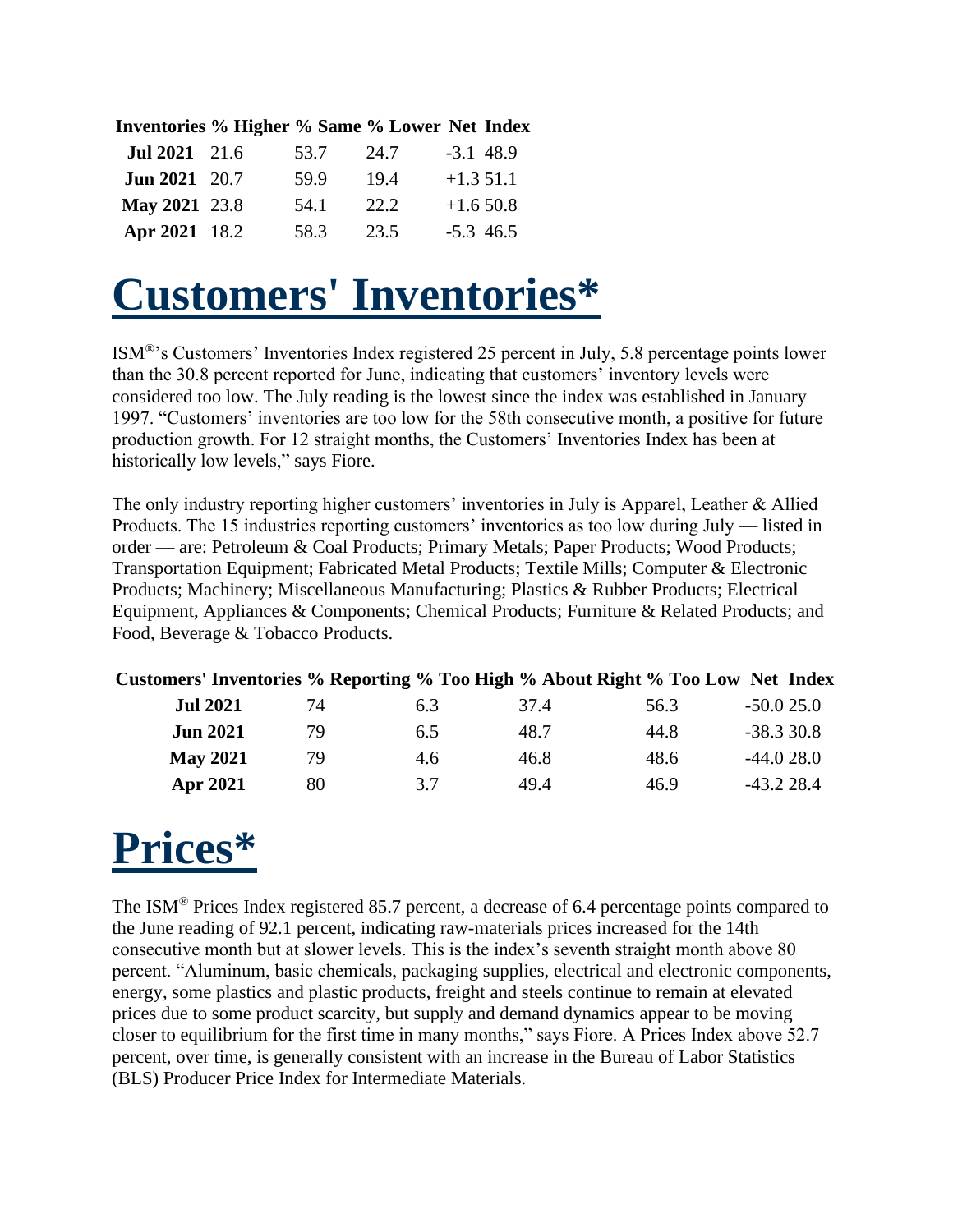In July, all 18 industries reported paying increased prices for raw materials, in the following order: Apparel, Leather & Allied Products; Paper Products; Printing & Related Support Activities; Nonmetallic Mineral Products; Plastics & Rubber Products; Furniture & Related Products; Fabricated Metal Products; Miscellaneous Manufacturing; Petroleum & Coal Products; Electrical Equipment, Appliances & Components; Machinery; Primary Metals; Transportation Equipment; Computer & Electronic Products; Textile Mills; Chemical Products; Food, Beverage & Tobacco Products; and Wood Products.

|                      | Prices % Higher % Same % Lower Net Index |      |      |             |  |
|----------------------|------------------------------------------|------|------|-------------|--|
| <b>Jul 2021</b> 73.8 |                                          | 23.8 | 2.4  | $+71.485.7$ |  |
| <b>Jun 2021 84.8</b> |                                          | 14.5 | 0.7  | $+84.192.1$ |  |
| May 2021 77.1        |                                          | 21.6 | 1.2. | $+75.988.0$ |  |
| Apr 2021 80.1        |                                          | 19.1 | 09   | $+79.289.6$ |  |

# **Backlog of Orders\***

ISM®'s Backlog of Orders Index registered 65 percent in July, a 0.5-percentage point increase compared to the 64.5 percent reported in June, indicating order backlogs expanded for the 13th straight month. "Backlogs expanded at similar rates in July compared to June, indicating production was able to maintain the level of backlog growth even with continuing strong new order levels. Five (Computer & Electronic Products; Transportation Equipment; Fabricated Metal Products; Chemical Products; and Food, Beverage & Tobacco Products) of the six big industry sectors reported that backlogs expanded strongly," says Fiore.

The 15 industries reporting growth in order backlogs in July, in the following order, are: Apparel, Leather & Allied Products; Furniture & Related Products; Plastics & Rubber Products; Paper Products; Computer & Electronic Products; Transportation Equipment; Machinery; Fabricated Metal Products; Textile Mills; Electrical Equipment, Appliances & Components; Miscellaneous Manufacturing; Nonmetallic Mineral Products; Chemical Products; Primary Metals; and Food, Beverage & Tobacco Products. No industry reported lower backlogs in July compared to June.

| Backlog of Orders % Reporting % Higher % Same % Lower Net Index |     |      |      |      |              |  |
|-----------------------------------------------------------------|-----|------|------|------|--------------|--|
| <b>Jul 2021</b>                                                 | 92  | 36.2 | 57.5 | 6.2  | $+30.065.0$  |  |
| <b>Jun 2021</b>                                                 | 92. | 39.5 | 50.1 | 10.4 | $+29.164.5$  |  |
| <b>May 2021</b>                                                 | 91  | 49.1 | 42.9 | 8.0  | $+41.1$ 70.6 |  |
| Apr 2021                                                        | 89  | 44.4 | 47.6 | 80   | $+36.468.2$  |  |
|                                                                 |     |      |      |      |              |  |

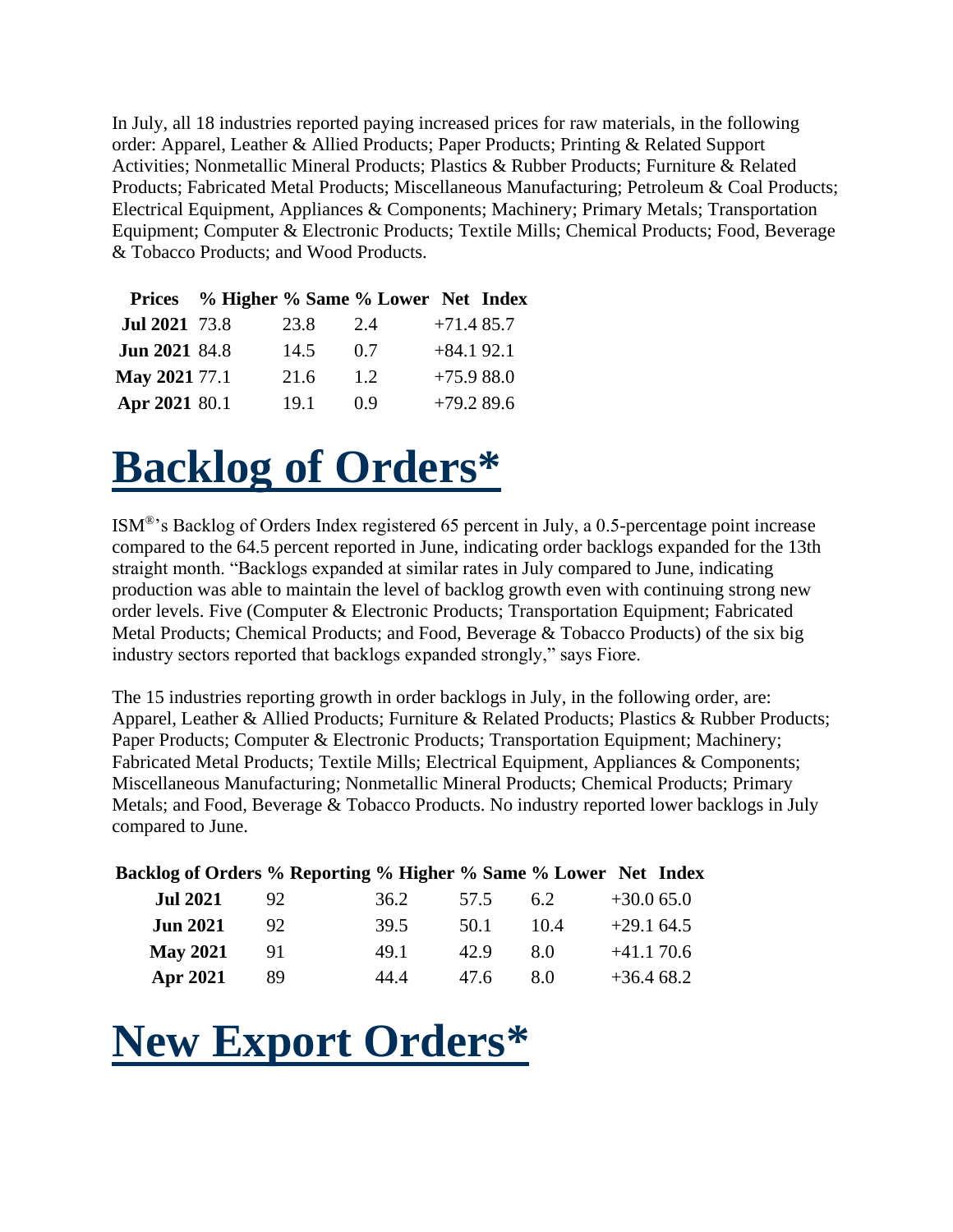ISM®'s New Export Orders Index registered 55.7 percent in July, down 0.5 percentage point compared to the June reading of 56.2 percent. "The New Export Orders Index grew for the 13th consecutive month, but at a slightly slower rate. Of the six big industry sectors, five (Transportation Equipment; Computer & Electronic Products; Chemical Products; Fabricated Metal Products; and Food, Beverage & Tobacco Products) expanded. New export orders were again a positive factor to the growth in the New Orders Index. Export levels remain sluggish compared to the strong export activity experienced in the first quarter of 2018, when the index averaged 60.4 percent," says Fiore.

The 11 industries reporting growth in new export orders in July — in the following order — are: Furniture & Related Products; Nonmetallic Mineral Products; Primary Metals; Miscellaneous Manufacturing; Paper Products; Transportation Equipment; Computer & Electronic Products; Machinery; Chemical Products; Fabricated Metal Products; and Food, Beverage & Tobacco Products. The two industries reporting a decrease in new export orders in July are: Wood Products; and Plastics & Rubber Products.

### **New Export Orders % Reporting % Higher % Same % Lower Net Index**

| <b>Jul 2021</b> | 74  | 16.9 | 77.5   | 5.6 | $+11.355.7$ |
|-----------------|-----|------|--------|-----|-------------|
| <b>Jun 2021</b> | 76. | 17.7 | - 77.1 | 5.2 | $+12.556.2$ |
| <b>May 2021</b> | 74  | 16.8 | 77.2   | 6.0 | $+10.855.4$ |
| <b>Apr 2021</b> |     | 16.3 | -77.1  | 6.5 | $+9.8$ 54.9 |

# **Imports\***

ISM®'s Imports Index registered 53.7 percent in July, a decrease of 7.3 percentage points compared to the 61 percent reported for June. "Imports expanded for the 13th consecutive month, at a significantly slower rate compared to June, reflecting continuing challenges with throughput at U.S. ports of entry. Overland-transport challenges and container shortages continue to persist across the global supply chain, causing major stability issues with respect to predictable import levels. Imports will continue to be challenged through the fourth quarter of 2021," says Fiore.

The seven industries reporting growth in imports in July  $-$  in the following order  $-$  are: Nonmetallic Mineral Products; Paper Products; Machinery; Computer & Electronic Products; Chemical Products; Transportation Equipment; and Food, Beverage & Tobacco Products. The three industries reporting a decrease in imports in July are: Furniture & Related Products; Fabricated Metal Products; and Electrical Equipment, Appliances & Components. Eight industries reported no change in imports in July compared to June.

|                    | Imports % Reporting % Higher % Same % Lower Net Index |      |      |      |             |  |
|--------------------|-------------------------------------------------------|------|------|------|-------------|--|
| <b>Jul 2021 87</b> |                                                       | 17.8 | 71.8 | 10.4 | $+7.4$ 53.7 |  |
| <b>Jun 2021 86</b> |                                                       | 30.7 | 60.6 | 8.7  | $+22.061.0$ |  |
| <b>May 2021 85</b> |                                                       | 20.6 | 66.8 | 12.7 | $+7.9$ 54.0 |  |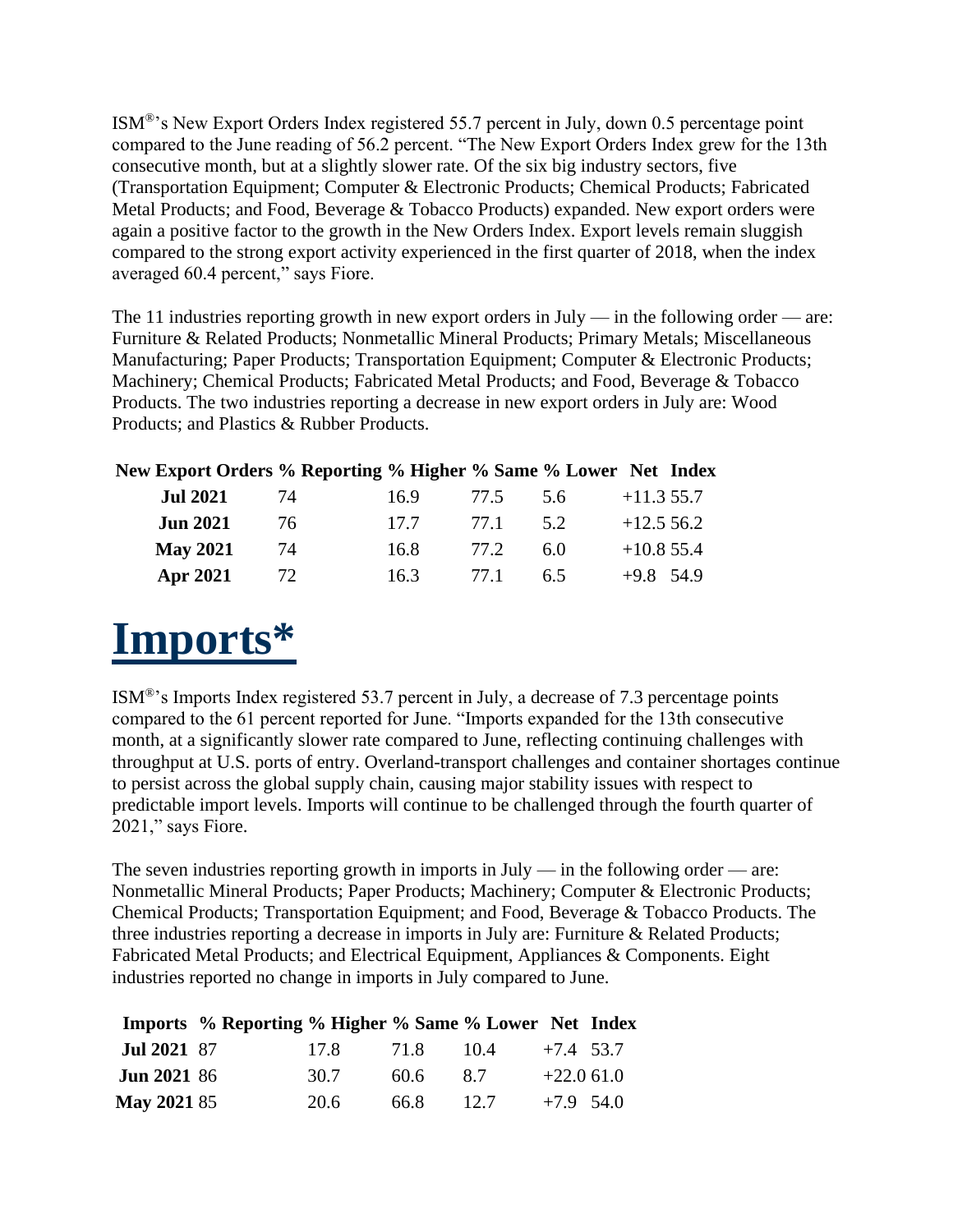|             | Imports % Reporting % Higher % Same % Lower Net Index |      |      |       |             |
|-------------|-------------------------------------------------------|------|------|-------|-------------|
| Apr 2021 84 |                                                       | 16.3 | 71.9 | -11.8 | $+4.5$ 52.2 |

**\*The Supplier Deliveries, Customers' Inventories, Prices, Backlog of Orders, New Export Orders and Imports indexes do not meet the accepted criteria for seasonal adjustments.**

# **Buying Policy**

Average commitment lead time for Capital Expenditures increased in July by four days to 148 days. Average lead time for production materials in July was 86 days, down two days from the June figure of 88 days, the highest since ISM® began collecting this data in 1987. Average lead time for Maintenance, Repair and Operating (MRO) Supplies decreased in July by three days to 42 days.

### **Percent Reporting**

| Capital<br><b>Expenditures</b> | Hand-to-<br><b>Mouth</b> | 30<br><b>Days</b> | 60<br><b>Days</b> | 90<br><b>Days</b> | 6<br><b>Months</b> | 1 Year<br>$^{+}$ | Average<br><b>Days</b> |
|--------------------------------|--------------------------|-------------------|-------------------|-------------------|--------------------|------------------|------------------------|
| <b>Jul 2021</b>                | 23                       |                   | 6                 | 14                | 32                 | 20               | 148                    |
| <b>Jun 2021</b>                | 23                       |                   | 8                 | 16                | 28                 | 20               | 144                    |
| <b>May 2021</b>                | 21                       |                   | 11                | 12                | 31                 | 20               | 148                    |
| Apr 2021                       |                          |                   |                   | 16                | 32                 | 19               | 147                    |

### **Percent Reporting**

| <b>Production</b><br><b>Materials</b> | Hand-to-<br><b>Mouth</b> | 30<br><b>Days</b> | 60<br><b>Days</b> | 90 | $\mathbf b$<br>Days Months | 1 Year<br>$^{+}$ | Average<br><b>Days</b> |
|---------------------------------------|--------------------------|-------------------|-------------------|----|----------------------------|------------------|------------------------|
| <b>Jul 2021</b>                       | 12                       | 21                | 28                | 19 |                            |                  | 86                     |
| <b>Jun 2021</b>                       |                          | 23                | 27                | 19 | 14                         |                  | 88                     |
| <b>May 2021</b>                       |                          | 23                | 25                | 23 | 13                         |                  | 85                     |
| Apr 2021                              | 10                       | 25                | 25                | 26 | 10                         | 4                | 79                     |

### **Percent Reporting**

|  | MRO Supplies Hand-to-Mouth 30 Days 60 Days 90 Days 6 Months 1 Year + Average Days |  |  |  |
|--|-----------------------------------------------------------------------------------|--|--|--|
|--|-----------------------------------------------------------------------------------|--|--|--|

| <b>Jul 2021</b> 26 |    | 21 | $-11$           | $\sim$ 4 | $\bigcap$ | 42. |
|--------------------|----|----|-----------------|----------|-----------|-----|
| <b>Jun 2021</b> 30 | 33 |    | 20 12           |          | 4 1 45    |     |
| <b>May 2021</b> 28 |    | 18 | 10 <sup>1</sup> |          | $\sim$ 0  | 42  |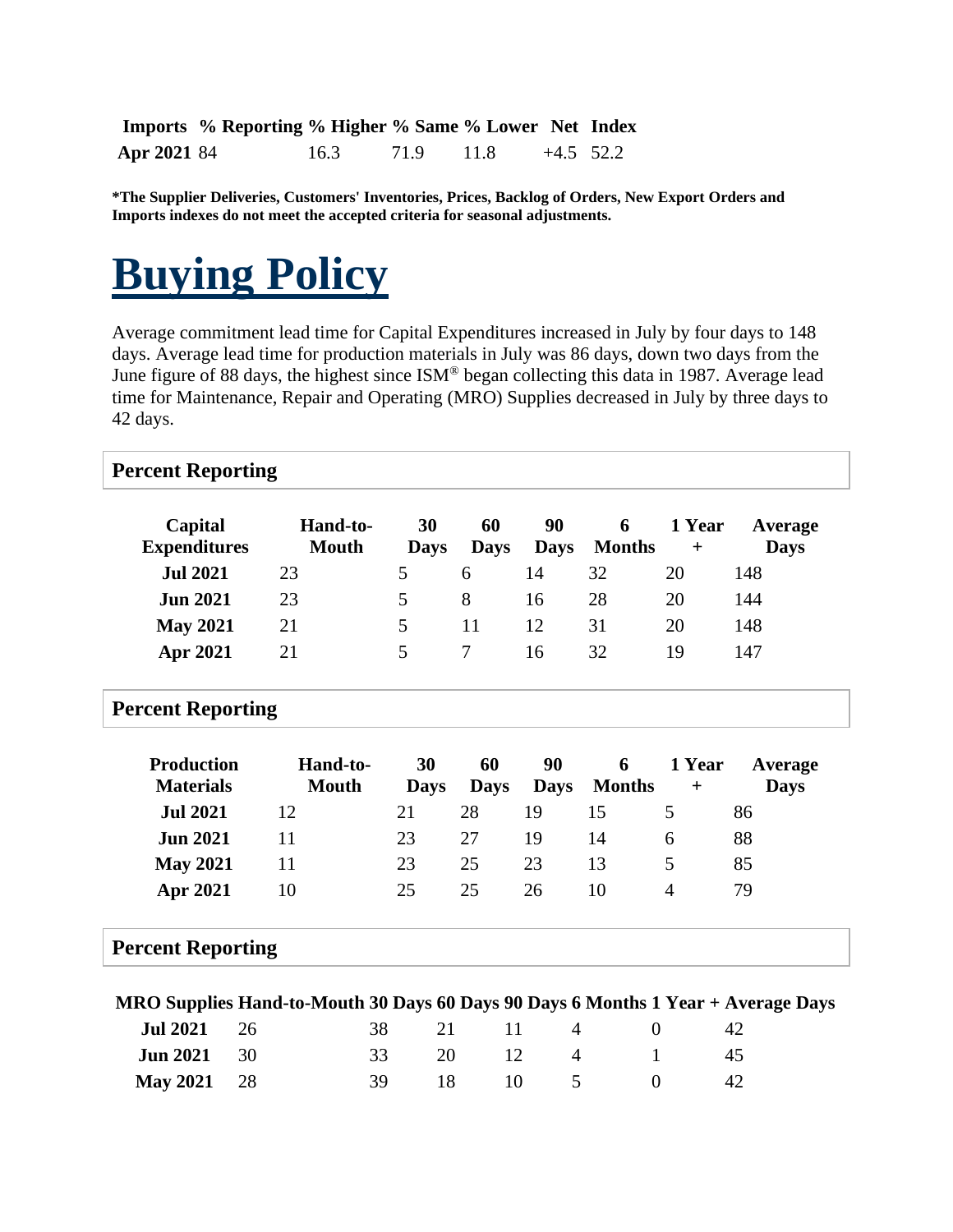|               | MRO Supplies Hand-to-Mouth 30 Days 60 Days 90 Days 6 Months 1 Year + Average Days |          |  |                |                             |  |
|---------------|-----------------------------------------------------------------------------------|----------|--|----------------|-----------------------------|--|
| Apr $2021$ 29 |                                                                                   | 37 16 13 |  | $\overline{4}$ | $\frac{1}{1}$ $\frac{1}{1}$ |  |

### **About This Report**

DO NOT CONFUSE THIS NATIONAL REPORT with the various regional purchasing reports released across the country. The national report's information reflects the entire U.S., while the regional reports contain primarily regional data from their local vicinities. Also, the information in the regional reports is not used in calculating the results of the national report. The information compiled in this report is for the month of July 2021.

The data presented herein is obtained from a survey of manufacturing supply executives based on information they have collected within their respective organizations.  $ISM^{\circ}$  makes no representation, other than that stated within this release, regarding the individual company data collection procedures. The data should be compared to all other economic data sources when used in decision-making.

#### **Data and Method of Presentation**

The **Manufacturing ISM®** *Report On Business***®** is based on data compiled from purchasing and supply executives nationwide. The composition of the Manufacturing Business Survey Committee is stratified according to the North American Industry Classification System (NAICS) and each of the following NAICS-based industry's contribution to gross domestic product (GDP): Food, Beverage & Tobacco Products; Textile Mills; Apparel, Leather & Allied Products; Wood Products; Paper Products; Printing & Related Support Activities; Petroleum & Coal Products; Chemical Products; Plastics & Rubber Products; Nonmetallic Mineral Products; Primary Metals; Fabricated Metal Products; Machinery; Computer & Electronic Products; Electrical Equipment, Appliances & Components; Transportation Equipment; Furniture & Related Products; and Miscellaneous Manufacturing (products such as medical equipment and supplies, jewelry, sporting goods, toys and office supplies). The data are weighted based on each industry's contribution to GDP. According to the BEA estimates for 2018 GDP (released October 29, 2019), the six largest manufacturing subsectors are: Computer & Electronic Products; Chemical Products; Transportation Equipment Manufacturing; Food, Beverage & Tobacco Products; Petroleum & Coal Products; and Fabricated Metal Products. Beginning in February 2018 with January 2018 data, computation of the indexes is accomplished utilizing unrounded numbers.

Survey responses reflect the change, if any, in the current month compared to the previous month. For each of the indicators measured (New Orders, Backlog of Orders, New Export Orders, Imports, Production, Supplier Deliveries, Inventories, Customers' Inventories, Employment and Prices), this report shows the percentage reporting each response, the net difference between the number of responses in the positive economic direction (higher, better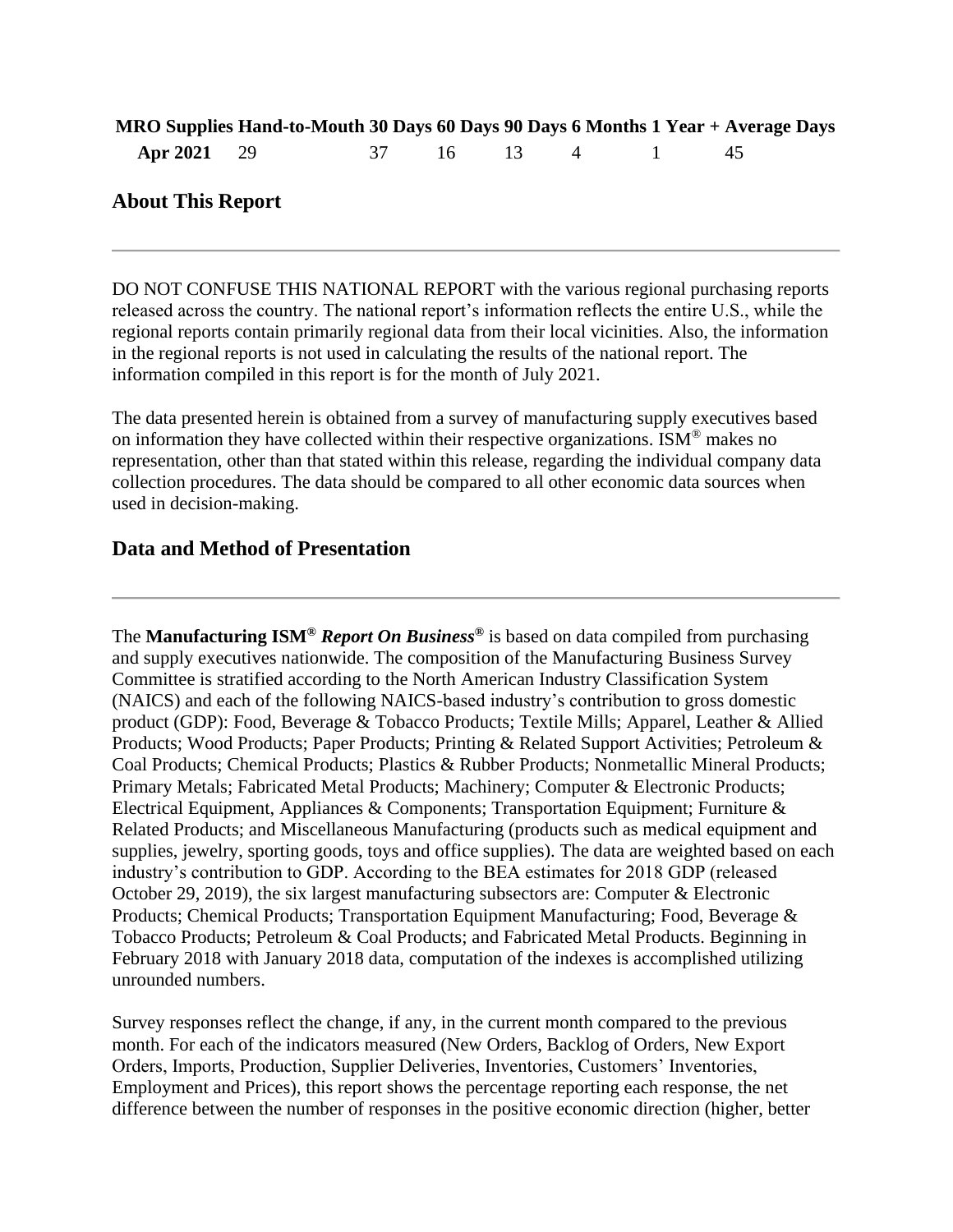and slower for Supplier Deliveries) and the negative economic direction (lower, worse and faster for Supplier Deliveries), and the diffusion index. Responses are raw data and are never changed. The diffusion index includes the percent of positive responses plus one-half of those responding the same (considered positive).

The resulting single index number for those meeting the criteria for seasonal adjustments (Manufacturing PMI®, New Orders, Production, Employment and Inventories) is then seasonally adjusted to allow for the effects of repetitive intra-year variations resulting primarily from normal differences in weather conditions, various institutional arrangements, and differences attributable to non-moveable holidays. All seasonal adjustment factors are subject annually to relatively minor changes when conditions warrant them. The Manufacturing PMI® is a composite index based on the diffusion indexes of five of the indexes with equal weights: New Orders (seasonally adjusted), Production (seasonally adjusted), Employment (seasonally adjusted), Supplier Deliveries (seasonally adjusted), and Inventories.

Diffusion indexes have the properties of leading indicators and are convenient summary measures showing the prevailing direction of change and the scope of change. A Manufacturing PMI® reading above 50 percent indicates that the manufacturing economy is generally expanding; below 50 percent indicates that it is generally declining. A Manufacturing PMI® above 43.1 percent, over a period of time, indicates that the overall economy, or gross domestic product (GDP), is generally expanding; below 43.1 percent, it is generally declining. The distance from 50 percent or 43.1 percent is indicative of the extent of the expansion or decline. With some of the indicators within this report, ISM<sup>®</sup> has indicated the departure point between expansion and decline of comparable government series, as determined by regression analysis. The **Manufacturing ISM®** *Report On Business***®** survey is sent out to Manufacturing Business Survey Committee respondents the first part of each month. Respondents are asked to report on information for the current month for U.S. operations only. ISM® receives survey responses throughout most of any given month, with the majority of respondents generally waiting until late in the month to submit responses to give the most accurate picture of current business activity. ISM<sup>®</sup> then compiles the report for release on the first business day of the following month.

The industries reporting growth, as indicated in the **Manufacturing ISM®** *Report On Business***®** monthly report, are listed in the order of most growth to least growth. For the industries reporting contraction or decreases, those are listed in the order of the highest level of contraction/decrease to the least level of contraction/decrease.

Responses to Buying Policy reflect the percent reporting the current month's lead time, the approximate weighted number of days ahead for which commitments are made for Capital Expenditures; Production Materials; and Maintenance, Repair and Operating (MRO) Supplies, expressed as hand-to-mouth (five days), 30 days, 60 days, 90 days, six months (180 days), a year or more (360 days), and the weighted average number of days. These responses are raw data, never revised, and not seasonally adjusted since there is no significant seasonal pattern.

### **ISM ROB Content**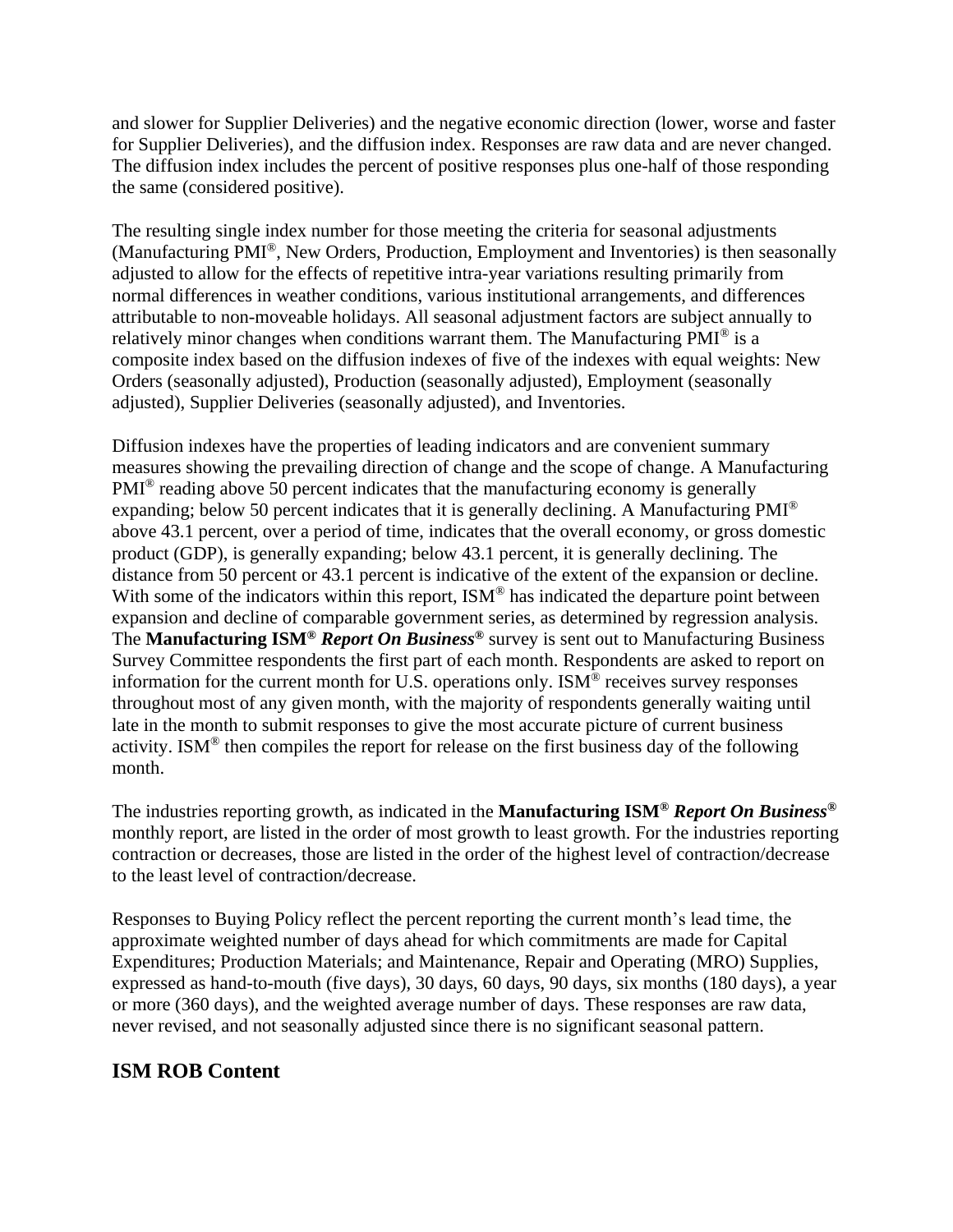The Institute for Supply Management® ("ISM") *Report On Business*® (both Manufacturing and Non-Manufacturing) ("ISM ROB") contains information, text, files, images, video, sounds, musical works, works of authorship, applications, and any other materials or content (collectively, "Content") of ISM ("ISM ROB Content"). ISM ROB Content is protected by copyright, trademark, trade secret, and other laws, and as between you and ISM, ISM owns and retains all rights in the ISM ROB Content. ISM hereby grants you a limited, revocable, nonsublicensable license to access and display on your individual device the ISM ROB Content (excluding any software code) solely for your personal, non-commercial use. The ISM ROB Content shall also contain Content of users and other ISM licensors. Except as provided herein or as explicitly allowed in writing by ISM, you shall not copy, download, stream, capture, reproduce, duplicate, archive, upload, modify, translate, publish, broadcast, transmit, retransmit, distribute, perform, display, sell, or otherwise use any ISM ROB Content.

Except as explicitly and expressly permitted by ISM, you are strictly prohibited from creating works or materials (including but not limited to tables, charts, data streams, time series variables, fonts, icons, link buttons, wallpaper, desktop themes, online postcards, montages, mashups and similar videos, greeting cards, and unlicensed merchandise) that derive from or are based on the ISM ROB Content. This prohibition applies regardless of whether the derivative works or materials are sold, bartered, or given away. You shall not either directly or through the use of any device, software, internet site, web-based service, or other means remove, alter, bypass, avoid, interfere with, or circumvent any copyright, trademark, or other proprietary notices marked on the Content or any digital rights management mechanism, device, or other content protection or access control measure associated with the Content including geo-filtering mechanisms. Without prior written authorization from ISM, you shall not build a business utilizing the Content, whether or not for profit.

You shall not create, recreate, distribute, incorporate in other work, or advertise an index of any portion of the Content unless you receive prior written authorization from ISM. Requests for permission to reproduce or distribute ISM ROB Content can be made by contacting in writing at: ISM Research, Institute for Supply Management, 309 West Elliot Road, Suite 113, Tempe, Arizona 85284-1556, or by emailing [kcahill@ismworld.org.](mailto:kcahill@ismworld.org?subject=Content%20Request) Subject: Content Request.

ISM shall not have any liability, duty, or obligation for or relating to the ISM ROB Content or other information contained herein, any errors, inaccuracies, omissions or delays in providing any ISM ROB Content, or for any actions taken in reliance thereon. In no event shall ISM be liable for any special, incidental, or consequential damages, arising out of the use of the ISM ROB. *Report On Business*®, PMI®, and NMI® are registered trademarks of Institute for Supply Management<sup>®</sup>. Institute for Supply Management<sup>®</sup> and ISM<sup>®</sup> are registered trademarks of Institute for Supply Management, Inc.

### **About Institute for Supply Management®**